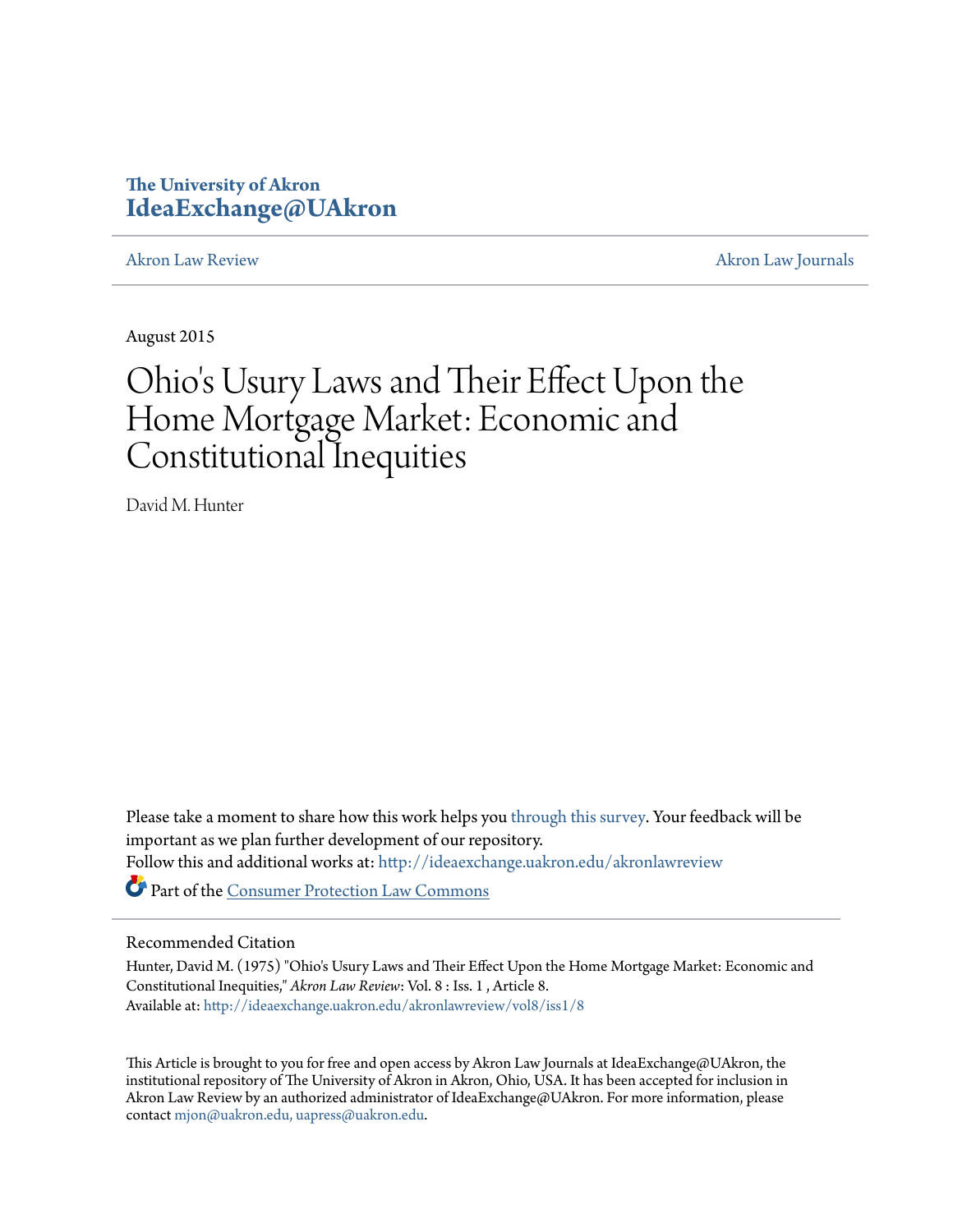# **OHIO'S USURY** LAWS **AND** THEIR **EFFECT UPON** THE HOME MORTGAGE MARKET: **ECONOMIC AND CONSTITUTIONAL INEQUITIES**

The *parties to a bond, bill, promissory note or other instrument of writing for the forebearance or payment of money at any future time may stipulate thereon for the payment of interest upon the amount thereof at any rate not exceeding eight per cent per annum payable annually, except that any rate of interest in excess of the maximum rate provided in this section when the original amount of the principal indebtedness stipulated in the bond, bill, promissory note, or other instrument of writing exceeds one hundred thousand dollars.'*

**0 IO'S** USURY **STATUTE,** noted above, represents legislative regulation setting the maximum annual interest charge legally assessable against instruments evidencing a debt. The obvious purpose of such restrictive legislation is to protect the capital borrower from paying more than a specified rate of interest, adjudged and rendered *malum prohibitum* in accordance with the moral outlook of the legislature.

The concept of usury regulation is a well settled principle in the law,<sup>2</sup> founded primarily upon the misguided perception of interest limitations as efficient and necessary legislation promoting the popular notion of consumer protection by cautiously supervising credit markets. Endowed with a lengthy history, limitations precluding the usurious assessment of interest charges have acquired a time-honored, almost sacred position in the statutory scheme of Ohio, as well as other states.<sup>3</sup> This favored outlook toward usury laws is further bolstered by its ill-founded appeal as legislation in the best interests of the borrower. As a result, usury restrictions are often seen as traditional, protective legislation. A more sophisticated analysis of usury regulation in Ohio reveals that this is not the case.

**I OHio REv. CODE ANN.** § 1343.01 (Page **1962),** *as amended* (Supp. 1973). The above exclusion of loans made by a broker or dealer registered under the Securities Exchange<br>Act of 1934, as amended, from the operation of the usury laws. See OHIO REV. CODE<br>ANN. § 1343.01 (166 Current Material Bulletin No. 4 1

**ANN.** § 1343.01 ( 166 Current Material Bulletin No. 4 1974). *<sup>2</sup> See generally, e.g.,* Hershman, *Usury and the Tight Mortgage Market,* 22 Bus. **LAw. 333, 334-36 (1967);** Lowell, *A* **Current** *Analysis* **of** *the Usury Laws--A National View,* **8 SAN** DEEuo L. REv. **193,** 194-95 **(1971).**

**<sup>3</sup>** Currently, usury limitations **by** percent in the **50** states are generally as follows: 7.50--one state, **8.00-11** states, 8.50-two states, 9.00--six states, **10.00-16** states, 12.00--six states, 16.00-one state, 18.00--two states, 21.0--one state, no present usury limitations-four states. (Various state interest rate ceilings also possess assorted corporate and governmental exemptions as well as certain statutorily-exempt lenders.)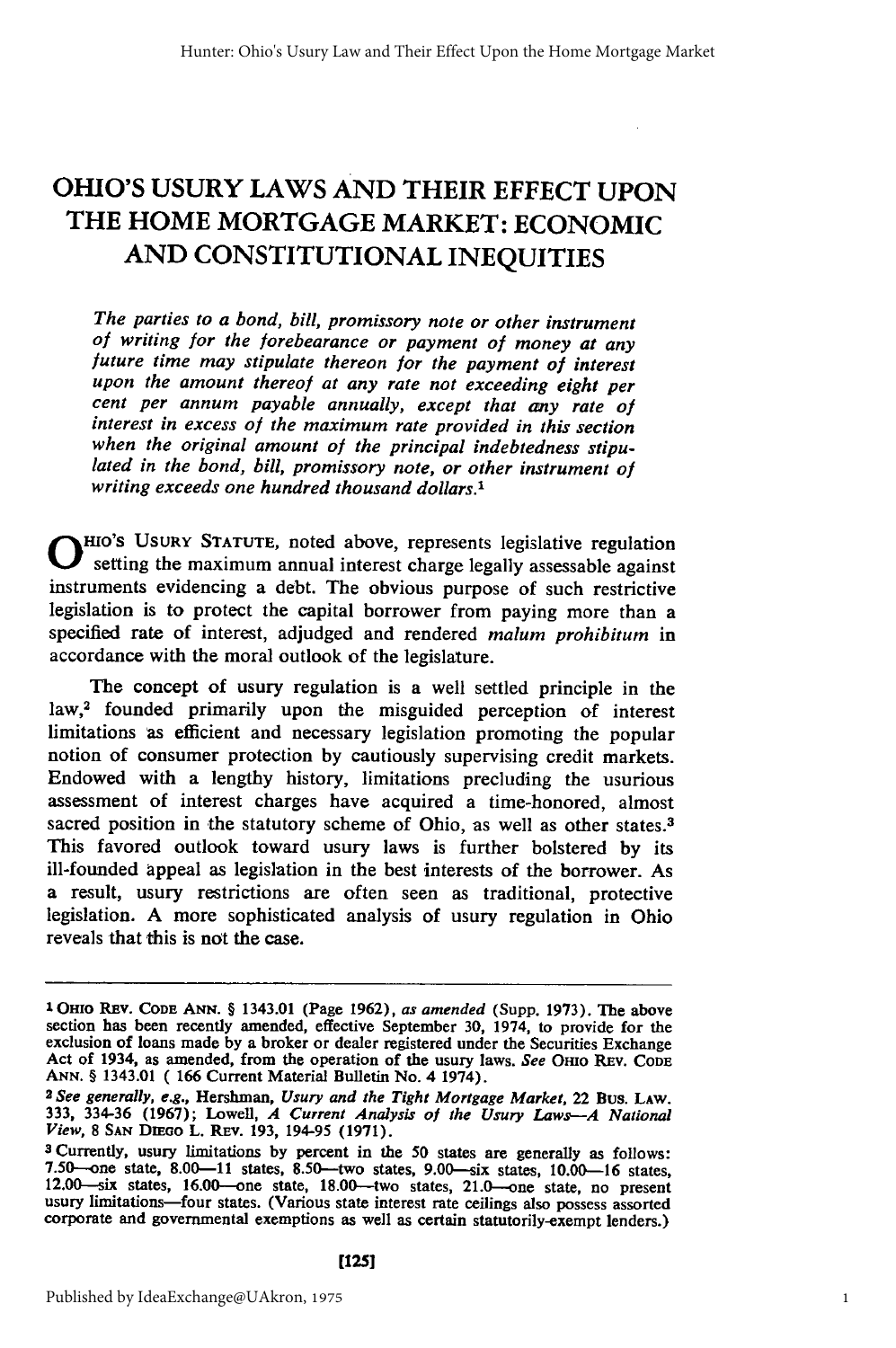#### AKRON **LAW** REVIEW

126

## ECONOMIC **INEQUITY:** FREE MARKET **SYSTEM** v. LEGISLATIVE MORALITY

Capital, like other goods in the free market system, should be viewed as a commodity subject to varying changes in supply and demand. Like these other goods, the allocation of capital within our economic system is determined by variations in the price of capital, or, the interest rate charged for the use of these funds.

The prevailing interest rate on long-term capital is generally considered to be the most influential short-run determinant of housing market activity. Naturally enough, the demand for housing is inversely proportional to the interest rate, or the cost of obtaining the necessary funds to build or buy a home. And yet, the fluctuations of demand in response to changes in the interest rate are not nearly as volatile as the subsequent shifts in the supply of mortgage funds. The demand for housing and mortgage credit has displayed a certain insensitivity to changes in either housing costs or mortgage rates. The result has been the evolution of a fairly inelastic demand curve for housing. On the other hand, the supply of mortgage capital has revealed an extreme sensitivity to short-run fluctuations in interest rates. The limited return on mortgage investments, the high cross-elasticity of demand by investors between mortgages and various other debt instruments, and the volatile and persistent credit demands of the corporate sector, have all contributed in making the supply curve for mortgage market capital relatively elastic.<sup>4</sup>

Adding to these conditions, the usury ceiling in Ohio of 8% serves to intensify the vigorous swings in the levels of mortgage capital available to the residential mortgage market. Crucial to an understanding of the availability of capital in the home mortgage market is a recognition of the underlying relationship between the prevailing mortgage rate and the related capital yields in the aggregate money markets.5 Increases in the prevailing market rate work to attract capital from the mortgage market as well as exerting an upward pressure upon the mortgage market rate. Conversely, a fall in the prevailing interest rate in the aggregate money market serves to channel increased funds into the mortgage market while exerting a downward influence upon the mortgage rate. Unfortunately, Ohio's usury ceiling serves to distort the operation of the free market system in adjusting to changing credit conditions. 6 In times of

*<sup>4</sup>See* M. **W. LEE, MACROECONOMICS: FLUCTUATIONS, GROWTH AND** STABILITY, at **<sup>64</sup> (1967).** *See also* **G.** Break, *The Sensitivity of Housing Demand to Changes in Mortgage Credit Terms,* **URBAN ANALYSIS READINGS IN HOUSING AND URBAN DEVELOPMENT (Page** and Seyfried ed. **1967)** [hereinafter cited as *Page and Seyfried].*

**<sup>5</sup>**W. W. Alberts, *Business Cycles, Residential Construction Cycles, and the Mortgage Market, in Page and Seyfried* at 94-96.

*<sup>6</sup> See generally, e.g.,* Benfield, *Money, Mortgages, and Migraine-The Usury Headache,* **19 CASE** W. RES. L. REv. **819 (1968)** [hereinafter cited as *Benfield];* Stoddard **and** Hoover, *Eflect of Usury Laws on Home Ownership Needs,* **19 CLEV. ST.** L. **REV.** 49 **(1970)** [hereinafter cited **as** *Stoddard and Hoover].*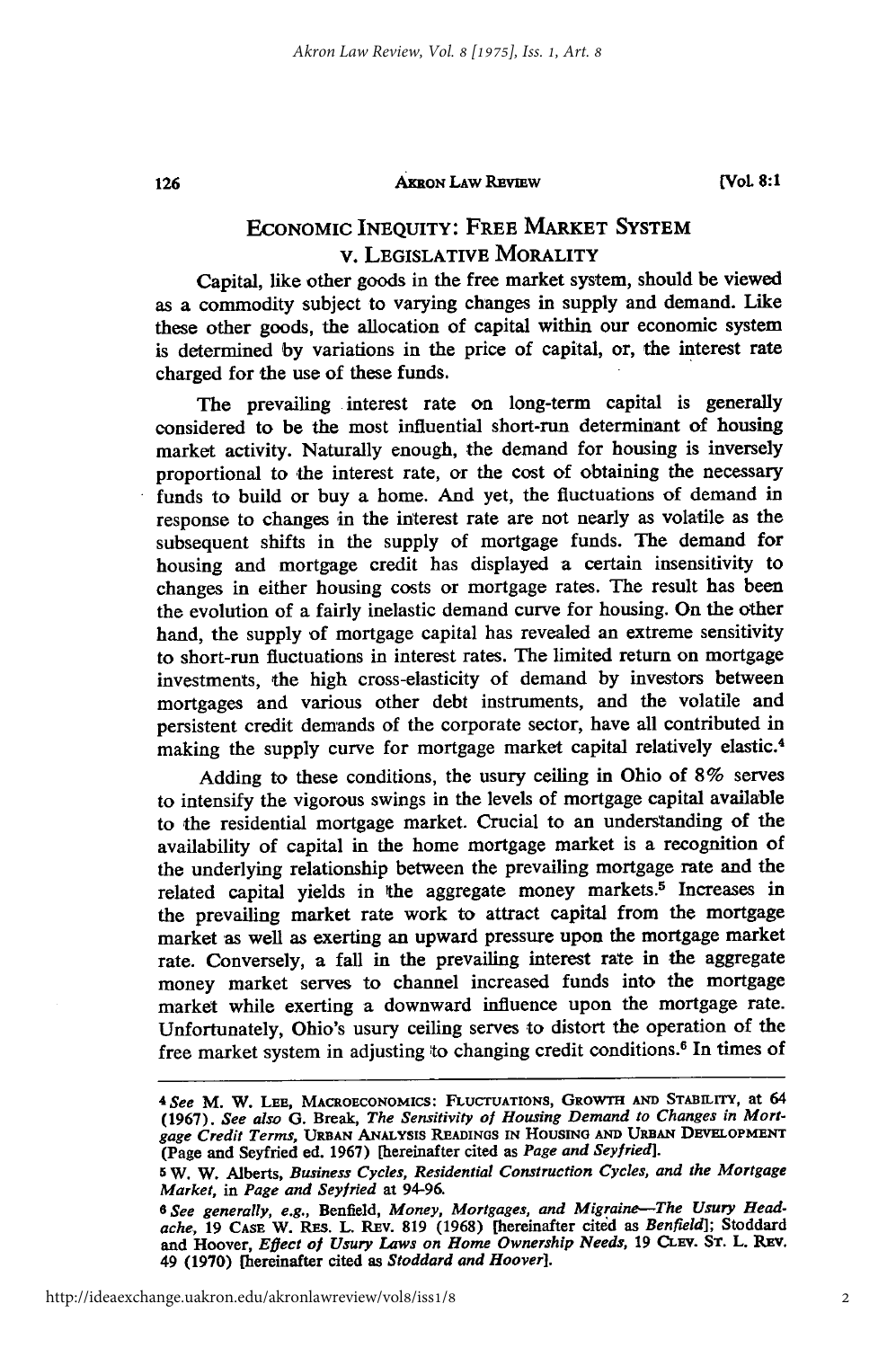#### **Fall, 1974]**

#### **COMMENTS**

rising interest rates the increased yields of investment opportunities in the corporate sector serve to attract capital from the mortgage market. Naturally, the prevailing mortgage rate must move upward to remain competitive with corporate yields and minimize the decrease in the availability of mortgage market capital. However, when the investment yield in the corporate sector exceeds the statutory ceiling upon the mortgage lending rate (in Ohio: **8 % ),** rate-sensitive capital sources direct investment funds into the higher-yield corporate sector, or out-of-state mortgage markets, and away from the suddenly uncompetitive local mortgage market. The result is little or no supply of mortgage capital within the regulated jurisdiction.

The usury regulation in Ohio is founded upon the honorable objective of maintaining a maximum allowable interest charge upon debt. Unfortunately the rationale of any such interest ceiling ignores the realities of economics.<sup>7</sup> With a proper recognition of the fact that the statutory regulation of Ohio's interest rate ceiling will have little or no effect upon the prevailing interest rate in the corporate investment sector as well as the mortgage rate of surrounding states, $8$  it would appear clear that in periods of rising interest rates, the primary effect of Ohio's usury ceiling is not to provide adequate mortgage capital at moderate rates to Ohio home buyers, but to drive vast amounts of potential mortgage funds into other investment opportunities affording a higher yield.<sup>9</sup> Indeed, in times of high interest rates, unrealistic interest ceilings, such as **OHIO REVISED CODE** section 1343.01, do not maintain adequate supplies of mortgage capital at moderate rates, but, in actuality, block the flow of funds into the mortgage market **by** preventing the mortgage rate from rising to a level which is competitive with other investment opportunities.

**A** brief example will quickly reveal the faulty reasoning behind market-distorting usury limitations. Suppose the Ohio legislature, in an attempt to "protect the Ohio consumer" from suddenly rising gasoline prices, set a statutory price ceiling on gasoline of **30** cents per gallon. Certainly no consumer could object to the intent of such legislation: gasoline at moderate prices. Nonetheless, the effect of such legislation would clearly be different. Although all consumers could now afford gasoline at the new bargain ceiling price, no gasoline would be supplied in Ohio as oil firms would distribute their gasoline outside of the state to obtain maximum total revenues.<sup>10</sup>

Mortgage rates, like gasoline prices, must **by** economic necessity fall

**<sup>7</sup>p. SAMUELSON, ECONOMICS,** at **361-89 (7th ed. 1967) [hereinafter cited** as *Samuelson]. 8 Compare* M. K. EvANs, *Macroeconomic Activity* **(1969),** with **J.** M. Guttentag, *The Short* **Cycle in** *Residential Construction, 1946-59, in Page* **and** *Seyfried* at **83.** *9 Id.*

**<sup>10</sup>***See* **Snook,** *Bankers Rally Behind Bill to Lift Home Loan Rate,* Cleveland Plain **Dealer, February 26, 1974, at 1, col. 5.**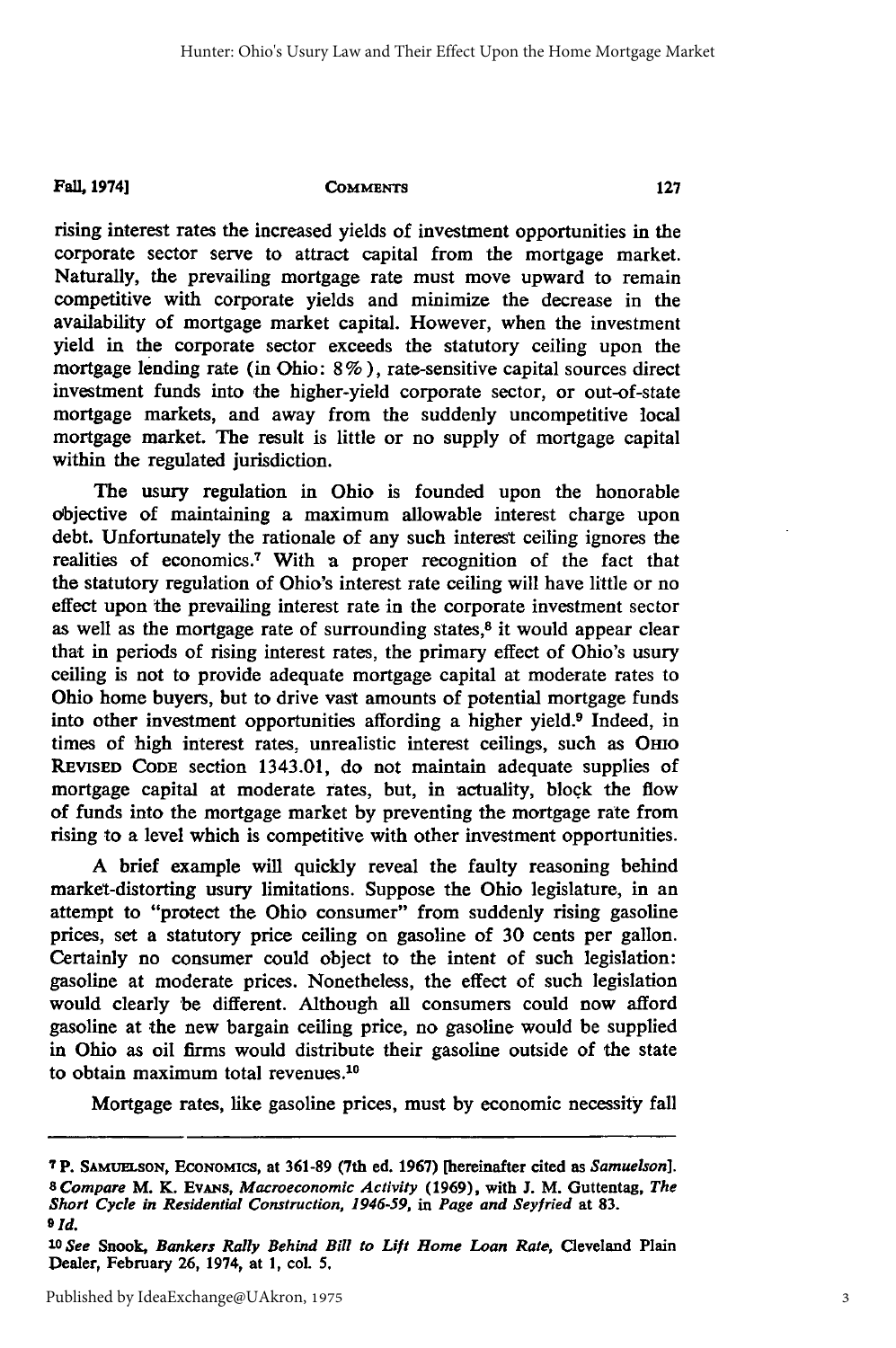#### **AKRON LAw REvIEW**

**[Vol 8:1**

within parameters determined upon a national level, and cannot be significantly influenced by interest-ceiling legislation of any single state. The futility of any such attempts to legislate morality is curtly summarized by Nobel prize-winning economist Paul Samuelson: "The cheap money you can't get does you little good."<sup>11</sup>

Quite clearly, usury limitations and their unsuccessful attempts to influence prevailing interest rates cannot be justified upon economic grounds.<sup>12</sup> With that point established, whether legislation-setting interest rate ceilings should be retained turns upon a subjective determination as to whether or not the social benefit of adequate (though more expensive) supplies of mortgage capital in periods of high interest rates exceeds the social detriment of permitting the creation of debt instruments at higher rates.<sup>13</sup> Of course, any answer to this question hinges greatly upon how interest ceilings are perceived. The goal of usury statutes should be the prevention of unconscionable transactions resulting in debt creation evidencing exorbitant interest rates. This is not the case when interest rate ceilings place an unwarranted economic burden upon the free flow of capital.<sup>14</sup>

# CONSTITUTIONAL VULNERABILITY: EQUAL PROTECTION DIFFICULTIES

Ohio's statutory scheme of interest rate ceilings is a complex and disjointed collection of legislation.'5 Although OHIo REVISED **CODE** section 1343.01 states the general usury regulation, its **8%** limit on debt instruments is subject to many statutory exceptions.

The Ohio Small Loan Law<sup>16</sup> authorizes a licensed lender to extend credit in an amount not to exceed \$2,000. Under this statutory provision, any such licensed lender may charge a maximum of \$16 per \$100 per year for the first \$500 borrowed, \$9 per \$100 per year for the next \$500 borrowed, and \$7 per \$100 per year for the amount between \$1,000 and \$2,000 borrowed. These permissible "add-on" interest charges

128

*<sup>14</sup>Compare Benfield, supra* note **6,** *with Stoddard and Hoover, supra* note **6.**

'eOmo REV. **CODE Am.** §§ 1321.01 *et seq.* (Page **1962),** *as amended* (Supp, **1973).**

*<sup>11</sup>Samuelson, supra* note **7,** at **378.**

**<sup>12</sup>***Id.* at **375-78.**

*<sup>13</sup>See* Note, *An Ounce of Discretion for a Pound of Flesh: A Suggested Reform for* Usury Laws, 65 YALE L.J. 105 (1955), for the discussion of an analogous balancing test. *See also, e.g.,* Merriman and Hanks, *Revising State Usury Statutes in Light of a Tight Money Market,* **27** MD. L. REv. 1 **(1967)** [hereinafter cited as *Merriman and Hanks];* Prather, *Mortgage Loans and the Usury Laws,* **16** Bus. **LAw. 181 (1960)** [hereinafter cited as *Prather].*

*<sup>15</sup>See* OHIO Rav. CODE **ANN.** § 1343.01 (Page 1962), *as amended* (Supp. **1973)** (general usury provision). *But see, e.g.,* **OHIO REv. CODE ANN.** § **1107.27** (Page **1968)** (Commercial Bank Revolving Credit Exemption); § **1151.21** (Page **1968)** (Building and Loan and Savings and Loan Exemption); § **1321.13** (Page **1962),** *as amended* (Supp. **1972)** (Small Loan Exemption); § **1321.57** (Page Supp. **1973)** (Second Mortgage Loan Exemption); **§ 1321.79** (Page Supp. **1973)** (Insurance Premium Finance Company Exemption).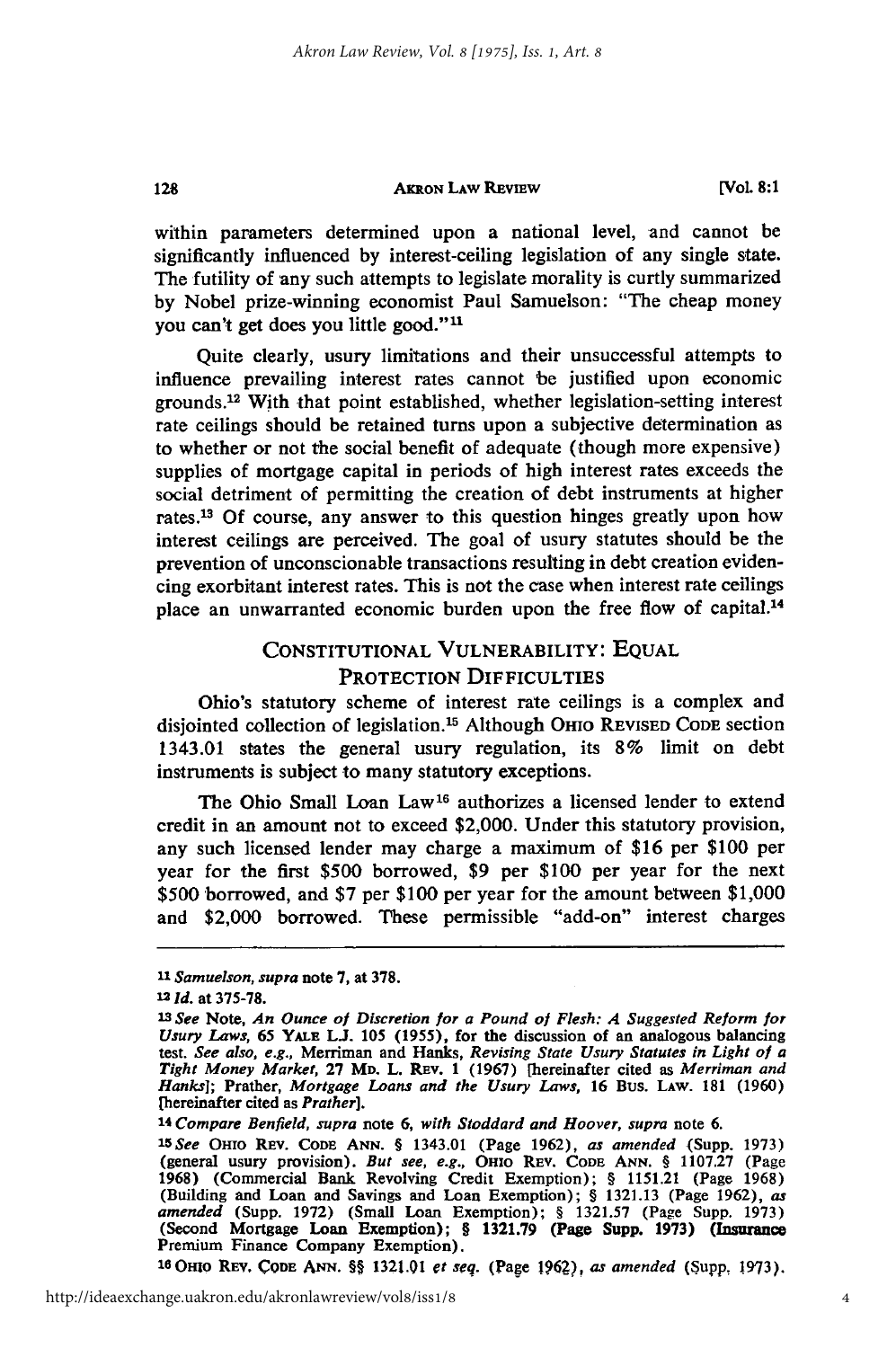**Fall, 19741**

#### **COMMENTS**

represent effective annual percentage rates as high as  $28.32\%$ —well in excess of section 1343.01 guidelines.17

Another statutory exception to Ohio's general usury provisions is the Retail Installment Sales Law,18 where a retail seller may permissibly assess a retail buyer "add-on" finance charges for credit sales which represent effective annual percentage rates of nearly 16% per annum, as well as additional contract service charges and delinquent charges.

Under the statutory provisions concerning second mortgage loans,<sup>19</sup> licensed second-mortgage lenders may charge 8% "add-on" interest charges upon mortgage loans which are other than first liens upon real property, not in excess of \$15,000 in amount nor over 60 months as to term. This permissible interest charge representing an effective annual percentage rate of nearly 16% is but another statutory exception to Ohio's general usury provision of 8% **.20**

In addition, the legislative provision for revolving credit extended by commercial banks<sup>21</sup> represents another statutory exemption to the stated interest rate ceiling in Ohio. Permitted finance charges of 2% per month on the first \$200 of credit, *1V2* % per month on the second \$200 of credit, and 1% per month on amounts over \$400 equal effective annual percentage rates well in excess of the 8% general limitation.<sup>22</sup>

These statutory exemptions to Ohio's general usury provision would seem sufficient in and of themselves to show that the legislative scheme of interest rate regulation in Ohio lacks a rational basis. But there is more. Perhaps the most significant exception to Ohio's general usury provision is the statutory exemption to Building and Loan Associations and Savings and Loan Associations.<sup>23</sup> Under these legislative guidelines, these privileged business entities are permitted to invoke *any* interest charges on loans made in any amount not in conflict with "its constitution and bylaws."<sup>24</sup> Moreover, such "assessments shall not be deemed usurious, although in excess of the legal rate of interest."<sup>25</sup> The effect of the usury exemption here is to permit Building and Loan Associations as well as Savings and Loan Associations to make first mortgage loans upon realty evidencing interest charges in excess of **8%,** while the very same

129

*<sup>17</sup> Compare* ORio Rav. **CODE ANN.** § 1343.01 (Page **1962),** *as amended* (Supp. **1973),** *with §§* **1321.01** *et seq.* **(Page 1962),** as *amended* (Supp. **1973).**

**<sup>18</sup> Omo REv. CODE ANN.** §§ **1317.01** *et seq.* (Page **1962),** *as amended* (Supp. **1972). 19 OHIo REv. CODE ANN.** §§ **1321.51** *et seq.* **(Page Supp. 1973).**

*<sup>2</sup> o Compare* **OHIO REv. CODE ANN.** § 1343.01 **(Page 1962),** as *amended* **(Supp. 1973),** *with* OxIo **REv. CODE ANN.** § **1321.57 (Page Supp. 1973).**

<sup>&</sup>lt;sup>21</sup> Ohio Rev. Cobe Ann. § 1107.27 (Page 1968).<br>22 Ohio Rev. Cobe Ann. § 1343.01 (Page 1962), *as amended* (Supp. 1973).<br>23 Ohio Rev. Cobe Ann. § 1151.21 (Page 1968).

**<sup>24</sup>** *Id.*

<sup>25</sup> *Id.*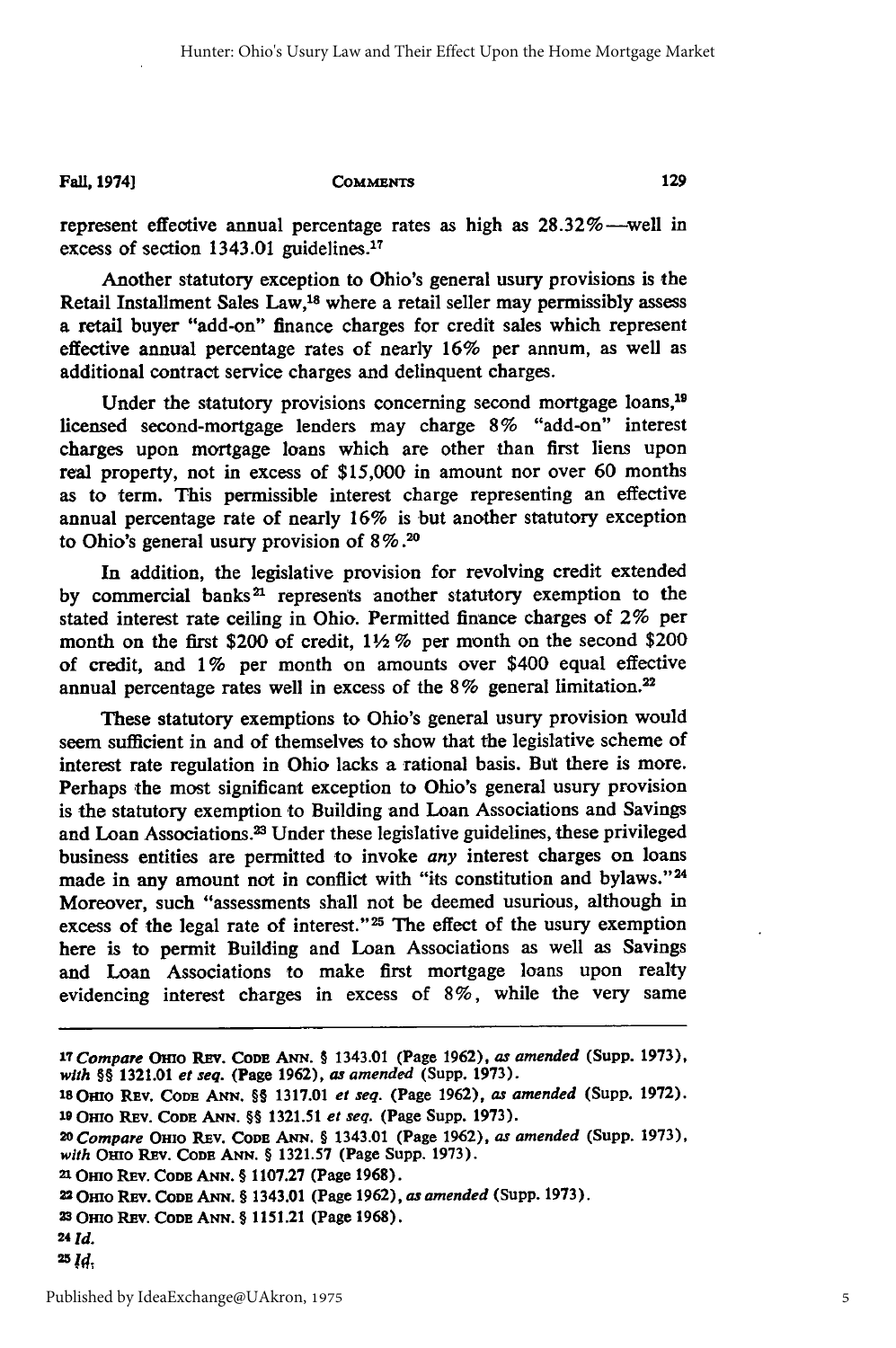#### **AKRON LAW REVIEW**

130

transaction originated **by** any other commercially prudent yet non-exempt lender is subject to the usury limitations of section 1343.01.

Legislative distinctions regarding permissible interest charges between Building and Loans and Savings and Loans and other commercial organizations whose regular business is originating, servicing, and brokering real estate mortgage loans were based upon valid differences many years ago.<sup>26</sup> Founded upon the theory of a mutual, practically fiduciary relationship between the Association-lender and the memberborrower, Building and Loan Association mortgages made exclusively to Association members were considered radically different than loans initiated **by** other commercial lenders:

We do not judge these associations **by** the operation and powers of banking institutions. A member of the former sustains a relation of mutuality to each 'and all of the other members. **If** he becomes a borrower, he is at the same time one of the lenders. In making a loan it is not contemplated that the principal debt will be repaid in bulk, but in installments of dues, interest, dividends, and perhaps premiums. When these amount to the sum borrowed, the mortgage is cancelled, the stock returned to the borrower, which he may hold free of liens, or he may withdraw from the association under its rules for that purpose. Therefore, the relation of debtor and creditor, it may be said, does not strictly exist.<sup>27</sup>

While judicial reasoning of this sort may have been adequate to explain the rationality of granting statutory exemption from usury limitation to Building and Loan and Savings and Loan Associations many years ago, the argument retains no persuasive vitality today, since contemporary lending practices of Savings and Loans show that one need not be a member to obtain a first mortgage loan from these institutions.<sup>28</sup>

With what once was a tenuous distinction now at best inoperative, Ohio's differing legislative treatment of contemporary Savings and Loan Associations (and other commercial organizations who originate first mortgage real estate transactions, such as commercial banks and mortgage banking firms) would appear vulnerable to a constitutional attack based upon the Equal Protection Clause of the fourteenth amendment.<sup>29</sup>

**28 OHio RaV.** CoDE **ANN.** §§ **1151** *et seq.* (Page **1968)** contain no such limitations, and present lending practices indicate that association membership is no longer a requisite to loan eligibility.

<sup>29</sup> The fourteenth amendment of the United States Constitution states in pertinent

**<sup>26</sup>The** concept of mutuality present between Building and Loan Associations and member-borrowers and absent in other creditor-debtor relationships was held sufficient to justify the legislative distinction. *See, e.g.,* Cramer v. Southern Ohio Loan **&** Trust Co., **72** Ohio St. **395,** 74 **N.E.,** 200 **(1905);** Eversmann v. Schmitt, **53** Ohio St. 174, 41 **N.E. 139 (1895);** Lucas v. Greenville **Bldg.** and Say. Ass'n, 22 Ohio St. **339 (1872).** *But see* Mykrantz v. Glide **Bldg.** and Loan Ass'n, **19** Ohio C.C.R. **51, 10** Ohio **C.** Dec. **250 (1899).**

**<sup>27</sup>**Cramer v. Southern Ohio Loan **&** Trust Co., **72** Ohio St. **395,** 408, 74 **N.E.** 200, **203** (1905).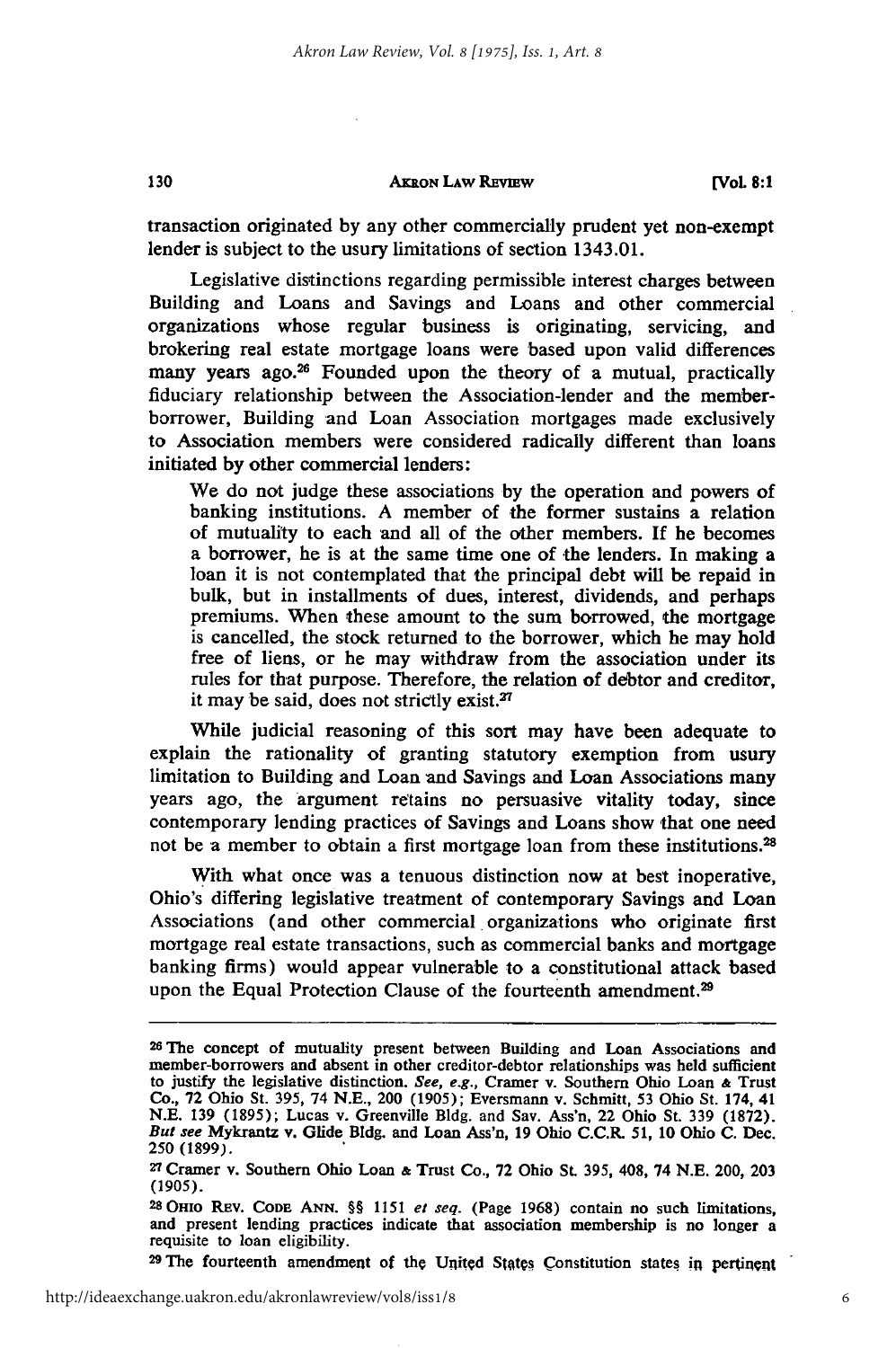**Fall, 1974]**

**COMMENTS** 

While recognizing that there is a strong presumption favoring the constitutionality of legislation challenged under the fourteenth amendment,<sup>30</sup> the guarantees of equal protection require that the legislation under examination draw rational distinctions between classes. $31$  In other words, there must be a reasonable basis for the legislative classification which subjects the residual pool of commercial mortgage lenders to the general usury guidelines of section 1343.01 while leaving certain "special interest" lenders, such as Savings and Loans, free from such restrictions by virtue of specially enacted exempting legislation. Based upon these constitutional requisites, it can be argued that there is no rational basis for distinguishing between Building and Loan and Savings and Loan Associations on the one hand and mortgage banking firms and commercial banks on the other, given the fact that all of the foregoing types of organizations engage in basically the same type of transactions and under similar economic conditions.

There may be difficulty in transforming this constitutional objection into a winning argument. The general tenor of judicial examination of legislative enactments in the area of economics against the dictates of equal protection has been one of extreme deference to legislative judgment.<sup>32</sup> Indeed, recognition that the guarantees of Equal Protection "goes no further than *invidious distcrimination"33* (emphasis added) may well indicate that the imperfect legislative distinction between Savings and Loan Associations and other mortgage lenders does not warrant judicial intervention.

# LEGISLATIVE REFORM: LIFTING **THE** ECONOMIC BARRIERS

Several attempts are currently under way to alter the present usury limits in Ohio.34 Contemporary legislation in this area would serve to

**so** United States v. Carolene Products Co., 304 **U.S.** 144 **(1938).**

**S1F. S.** Royster Guano Co. v. Virginia, **253 U.S.** 412, 415 **(1920).** *See generally, e.g., Developments in the Law-Equal Protection, 82 HARV. L. REV. 1065 (1969).* 

*<sup>32</sup>See, e.g.,* McGowan v. Maryland, **366 U.S.** 420 **(1961);** Williamson v. Lee Optical Co., 348 **U.S.** 483 **(1955);** Lindsley v. Natural Carbonic Gas Co., 220 **U.S. 61 (1911).**

*But see* Morey v. Doud, 354 **U.S.** 457 **(1957). <sup>33</sup>**Williamson v. Lee Optical Co., 348 **U.S.** 483, 489 **(1955).**

34 During early **1973** S.B. **355,** which was an attempt, in essence, to grant the same exemption from the usury provisions to commercial banks and mortgage banking firms as enjoyed **by** savings and loans, died in committee. H.B. **1133,** an attempt to extend usury exemption to other bona fide commercial mortgage lenders, was introduced in the Ohio House of Representatives **by** Rep. Tom Fries early in 1974. The bill, which would repeal **OHIo REvISED CODE** § 1343.01, would render inapplicable **8%** usury limitations when "the instrument evidences a loan secured **by** a mortgage which

131

part: "No State shall **...** deny to any person within its jurisdiction the equal protection of the laws." Could the same argument be made with regard to legislative-distinctions between commercial banks and Savings and Loans concerning demand deposits? *Compare* Omo **REv.** CODE **ANN.** § **1101.01 (I)** (Page **1968)** *and §* **1107.06** (Page **1968)** *with §§* **1151.01** *et seq.* (Page **1968).**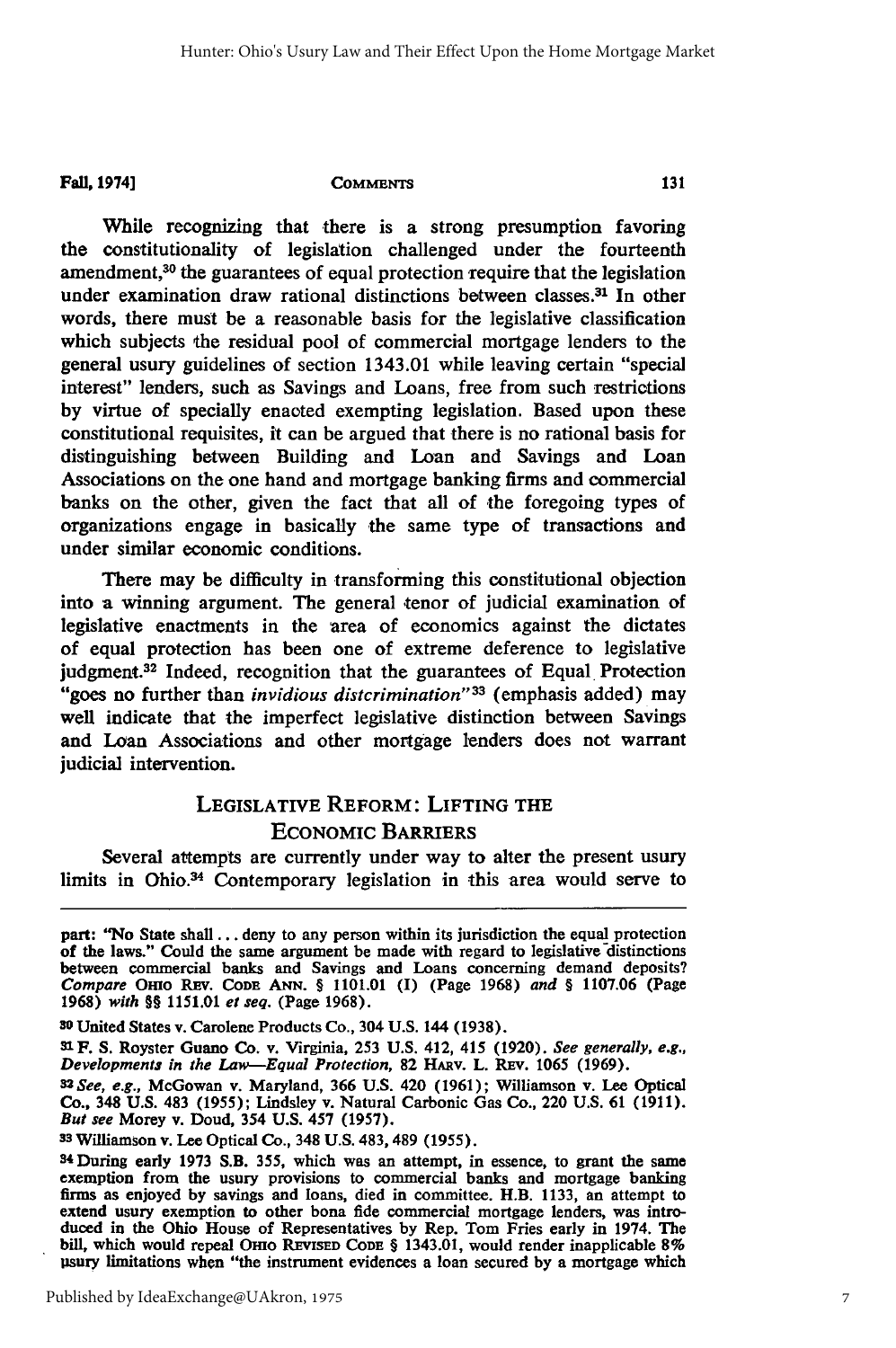#### **AKRON LAW REvIEw**

**[VOL 8:1**

eliminate the inadequate flow of funds into the home mortgage market **by** extending the current usury exemptions enjoyed by several special lenders to include several other bona fide mortgage lenders. These new lenders are currently effectively precluded from significant mortgage market participation in periods where the prevailing mortgage rate exceeds 8 %, the current usury ceiling in Ohio. It is also important to note that limited usury exemption and disintermediation in periods of high interest rates also burden the prospective home buyer. As one of the Ohio sponsors of remedial legislation in this area concludes, "Due to the exemption of Ohio's Building and Loan and Saving and Loan institutions under Ohio's present usury statute, the average income recipient is virtually shut out of the home buying market during periods of inflated interest rates."35 The underlying purpose of such remedial legislation is to minimize the current tendency for sizeable swings in the availability of mortgage capital resulting from short-run fluctuations in credit conditions.

Proposed legislation<sup>36</sup> presently under consideration before the Ohio House of Representatives would extend the current statutory exemption to usury limitation enjoyed by several privileged commercial lenders to commercial bankers as well as "mortgage bankers, or insurance company authorized to do business in this state,"<sup>37</sup> when the debt instrument "evidences a first lien upon real property." The soundness of this proposal rests upon several grounds.

First, the present usury limitations in Ohio do not protect the consumer-they serve to affect him adversely. State interest rate limitations have little or no effect upon regulating the prevailing market rate for mortgages, which is determined on a national basis. Consequently, OHIO REVISED CODE section 1343.01 only discourages lender participation in Ohio during periods of high interest rates as the Ohio consumer is prevented by law from paying the market price necessary to borrow the money. In actuality, the current usury scheme makes the cost of home loans even more expensive as exempted lenders enjoy a virtual monopoly of the home loan mortgage market and are free to dictate terms to the borrower when the prevailing market rate exceeds the 8% usury ceiling.<sup>38</sup>

Secondly, statutory exemptions to interest rate limitations should be predicated on the character of the loan as well as the character of the lender.<sup>39</sup> Any past distinction justifying the differing legislative

132

**<sup>...</sup>** is a first lien upon real property and the lender is (a commercial bank, a savings and loan association) a mortgage banker, or an insurance company authorized to do business in this state." This bill is currently under consideration in the Ohio House. **<sup>35</sup>**Letter from Rep. Tom Fries to author, March **11,** 1974.

<sup>36</sup>H.B. **1133.**

**<sup>37</sup>***id.* **<sup>38</sup> Omo** REv. CODE **ANN.** § 1343.01 (Page 1962), *as amended* (Supp. 1973). *<sup>39</sup>See* cases cited note 26 *supra* for the judicial view in older cases. This announced distinction may no longer be valid,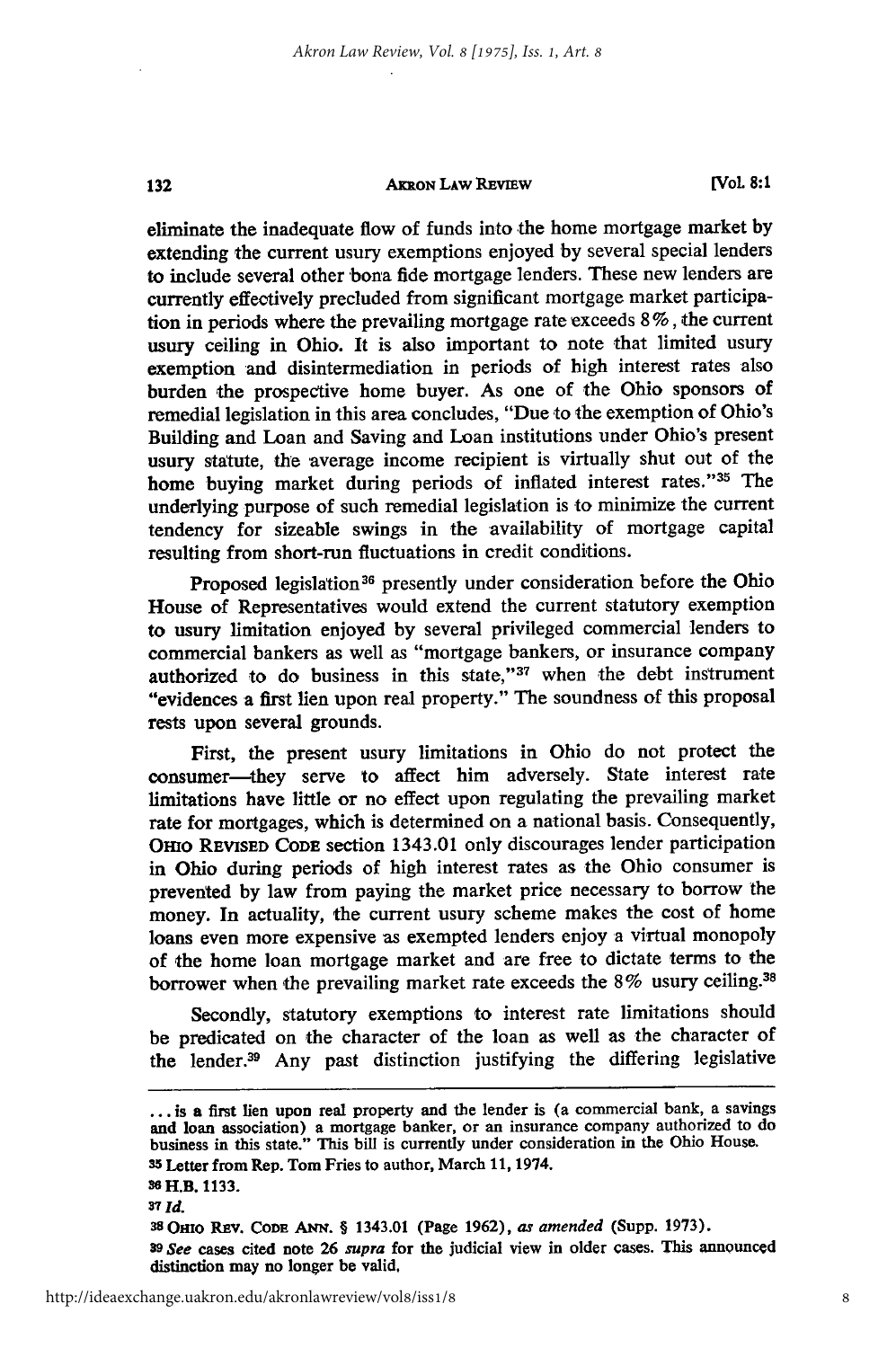**Fall, 1974]**

**COMMENTS** 

treatment between savings and loans and established, bona fide, mortgage lenders would appear to lack any present vitality. Certainly, any distinction between these lenders is arguably insignificant since the mortgage transaction offered by them is identical.

Thirdly, the existing operation of the present usury scheme is unfair and discriminatory. As originally enacted, OHio REVISED **CODE** section 1343.01 was fair and equitable because it was applied equally to all lenders without affording special treatment to any select lender or group of lenders. However, the current usury scheme in Ohio is so riddled with statutory exemptions<sup>40</sup> that it now is indeed highly questionable whether the inclusion or exclusion of various commercial lenders in the special exempting provisions can properly be considered as sound and reasonable. The net effect of the exemptions is to single out and except from special treatment state banks and mortgage companies and their various mortgage activities while affording other institutions and/or transactions special treatment.

All of these reasons behind increasing the present exemptions to Ohio's usury scheme would also promote the overall purpose of providing greater stability in supply of mortgage capital as well as the private residential housing market in general.

These are honorable legislative goals. First of all, an element of long-range housing continuity would encourage the development **of** stable construction organizations with greater continuity of experience. Added stability would further work to induce increased research in design, construction methods, and materials that could greatly benefit the somewhat tenuous housing industry. Large investments in housing equipment is another capital outlay that the tenuous housing industry could benefit from. Housing stability would increase capital investment in the industry, thus speeding up the mechanization of construction operations.4'

Secondly, by removing the fear of serious depression within the housing sector, the scramble for higher wages and higher profits during boom periods would be lessened. A degree of steadiness and continued employment within the housing market would help reduce the hyperinflationary wage and price increases characteristic of a cyclical and inconsistent market. As a result, the cost of construction may well be lowered (the continuity of housing exerting a downward pressure on

*<sup>4</sup> oSee, e.g.,* Omo REv. **CODE ANN.** § **1107.27** (Page **1968)** (Commercial Bank Revolving Credit Exemption); § 1151.21 (Page 1968) (Building and Loan and Savings<br>and Loan Exemption); § 1317.06 (Page 1962) (Retail Installment Sales Exemption);<br>§ 1321.13 (Page 1962), *as amended* (Supp. 1973) (Small Loa 1321.57 (Page Supp. 1973) (Second Mortgage Loan Exemption); § 1321.79 (Page Supp. 1973) (Insurance Premium Finance Company Exemption). *41See, e.g.,* M. L. **COLEAN AND** R. **NEWCOMB, STABILIZING CONSTRUCTION:** THE **RECORD AND THE POTENTIAL (1952);** P. F. **WENDT, HOUSING** POLICY-THE SEARCH **FOR SOLUTIONS (1963).**